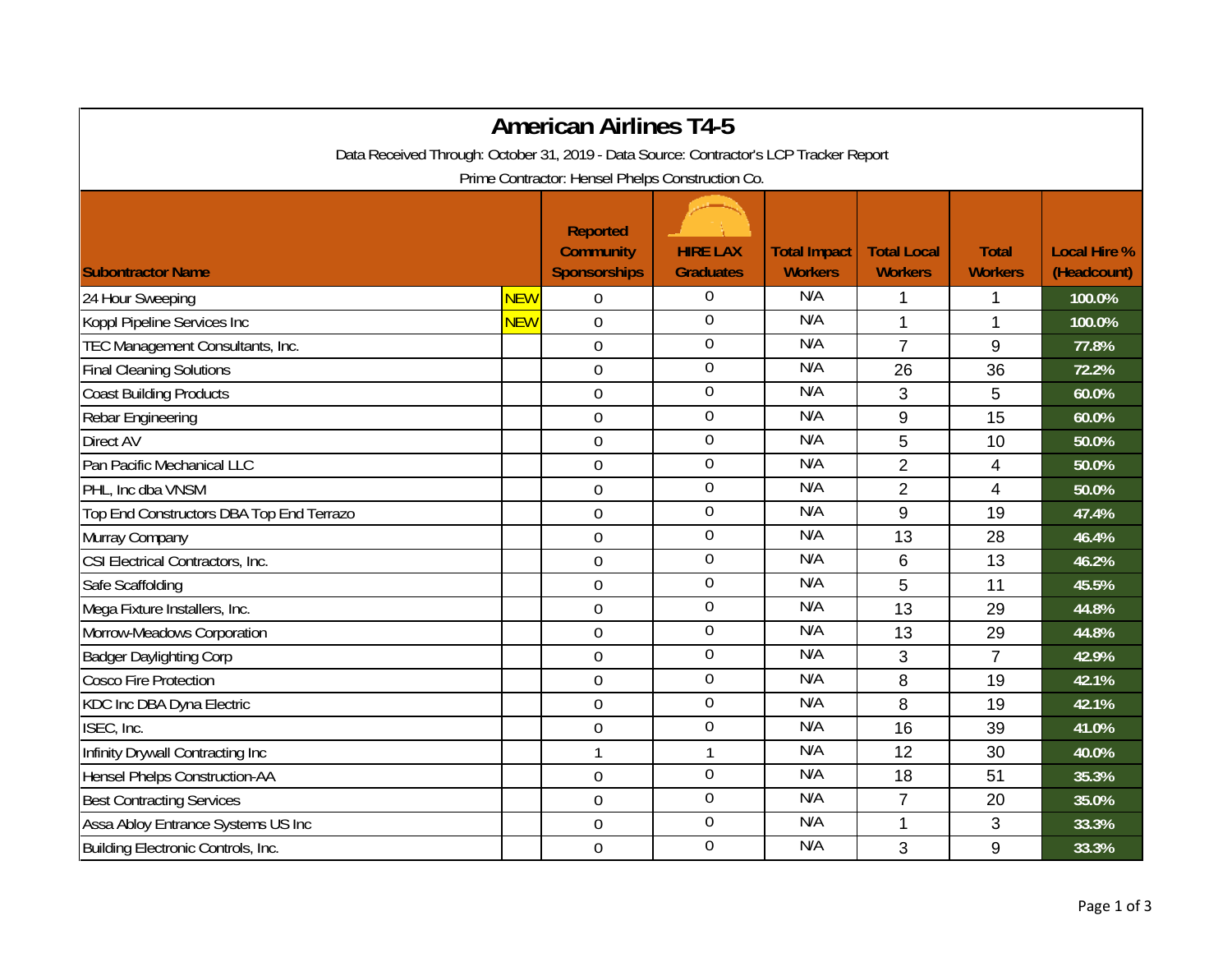| <b>American Airlines T4-5</b>                                                          |            |                                                     |                                     |                                       |                                      |                                |                                    |  |  |
|----------------------------------------------------------------------------------------|------------|-----------------------------------------------------|-------------------------------------|---------------------------------------|--------------------------------------|--------------------------------|------------------------------------|--|--|
| Data Received Through: October 31, 2019 - Data Source: Contractor's LCP Tracker Report |            |                                                     |                                     |                                       |                                      |                                |                                    |  |  |
| Prime Contractor: Hensel Phelps Construction Co.                                       |            |                                                     |                                     |                                       |                                      |                                |                                    |  |  |
| <b>Subontractor Name</b>                                                               |            | Reported<br><b>Community</b><br><b>Sponsorships</b> | <b>HIRE LAX</b><br><b>Graduates</b> | <b>Total Impact</b><br><b>Workers</b> | <b>Total Local</b><br><b>Workers</b> | <b>Total</b><br><b>Workers</b> | <b>Local Hire %</b><br>(Headcount) |  |  |
| <b>Concrete Coring Company</b>                                                         |            | $\mathbf 0$                                         | $\boldsymbol{0}$                    | N/A                                   | 3                                    | 9                              | 33.3%                              |  |  |
| Cupertino Electric, Inc.                                                               |            | $\Omega$                                            | $\overline{0}$                      | N/A                                   | 19                                   | 57                             | 33.3%                              |  |  |
| Paulhus Milwork Installation                                                           |            | $\mathbf 0$                                         | $\boldsymbol{0}$                    | N/A                                   | $\overline{2}$                       | 6                              | 33.3%                              |  |  |
| Psomas                                                                                 |            | $\mathbf 0$                                         | $\boldsymbol{0}$                    | N/A                                   | $\overline{2}$                       | 6                              | 33.3%                              |  |  |
| Matrix Environmental                                                                   |            | $\overline{0}$                                      | $\boldsymbol{0}$                    | N/A                                   | 22                                   | 67                             | 32.8%                              |  |  |
| <b>Environmental Construction Group (ECG)</b>                                          |            | 0                                                   | $\overline{0}$                      | N/A                                   | 13                                   | 41                             | 31.7%                              |  |  |
| Masonry Concepts, Inc.                                                                 |            | $\boldsymbol{0}$                                    | $\boldsymbol{0}$                    | N/A                                   | 3                                    | 10                             | 30.0%                              |  |  |
| <b>SASCO</b>                                                                           | <b>NEW</b> | $\overline{0}$                                      | $\boldsymbol{0}$                    | N/A                                   | $\overline{7}$                       | 24                             | 29.2%                              |  |  |
| Performance Contracting, Inc.                                                          |            | $\mathbf 0$                                         | $\mathbf 0$                         | N/A                                   | 32                                   | 110                            | 29.1%                              |  |  |
| Corradini Corp                                                                         |            | $\boldsymbol{0}$                                    | $\boldsymbol{0}$                    | N/A                                   | 5                                    | 18                             | 27.8%                              |  |  |
| Ethos Energy Field Services LLC                                                        |            | $\overline{2}$                                      | $\overline{2}$                      | N/A                                   | 9                                    | 33                             | 27.3%                              |  |  |
| Premier Tile & Marble                                                                  |            | $\mathbf 0$                                         | $\boldsymbol{0}$                    | N/A                                   | 9                                    | 34                             | 26.5%                              |  |  |
| Siemens Industry, Inc.                                                                 |            | $\overline{0}$                                      | $\overline{0}$                      | N/A                                   | 1                                    | $\overline{4}$                 | 25.0%                              |  |  |
| Signature Flooring, Inc.                                                               |            | $\boldsymbol{0}$                                    | $\boldsymbol{0}$                    | N/A                                   | 5                                    | 22                             | 22.7%                              |  |  |
| Hill Crane Service, Inc.                                                               |            | $\boldsymbol{0}$                                    | $\boldsymbol{0}$                    | N/A                                   | 1                                    | 5                              | 20.0%                              |  |  |
| Washington Iron Works                                                                  |            | $\overline{0}$                                      | $\mathbf 0$                         | N/A                                   | 5                                    | 26                             | 19.2%                              |  |  |
| Gonsalves & Santucci Inc DBA Conco Pumping                                             |            | $\mathbf 0$                                         | $\overline{0}$                      | N/A                                   | $\overline{2}$                       | 11                             | 18.2%                              |  |  |
| <b>Sterndahl Enterprises</b>                                                           | <b>NEW</b> | $\boldsymbol{0}$                                    | $\mathbf 0$                         | N/A                                   | 3                                    | 18                             | 16.7%                              |  |  |
| Xcel Mechanical System, Inc.                                                           |            | 0                                                   | $\mathbf 0$                         | N/A                                   | 1                                    | $\overline{7}$                 | 14.3%                              |  |  |
| Commercial Scaffolding of CA Inc.                                                      |            | $\mathbf 0$                                         | $\overline{0}$                      | N/A                                   | 1                                    | 8                              | 12.5%                              |  |  |
| Johnson & Turner Painting Co, Inc.                                                     |            | $\mathbf 0$                                         | $\overline{0}$                      | N/A                                   | 1                                    | 8                              | 12.5%                              |  |  |
| <b>Otis Elevator</b>                                                                   | <b>NEW</b> | $\mathbf 0$                                         | $\boldsymbol{0}$                    | N/A                                   | $\mathbf 1$                          | 11                             | 9.1%                               |  |  |
| <b>Connor Concrete Cutting and Coring</b>                                              |            | $\mathbf 0$                                         | $\boldsymbol{0}$                    | N/A                                   | $\mathbf 1$                          | 14                             | 7.1%                               |  |  |
| Condon Jonson & Associates                                                             |            | $\mathbf 0$                                         | $\overline{0}$                      | N/A                                   | $\overline{2}$                       | 29                             | 6.9%                               |  |  |
| Critchfield Mechanical Inc of Southern CA                                              |            | $\overline{0}$                                      | $\overline{0}$                      | N/A                                   | 5                                    | 73                             | 6.8%                               |  |  |